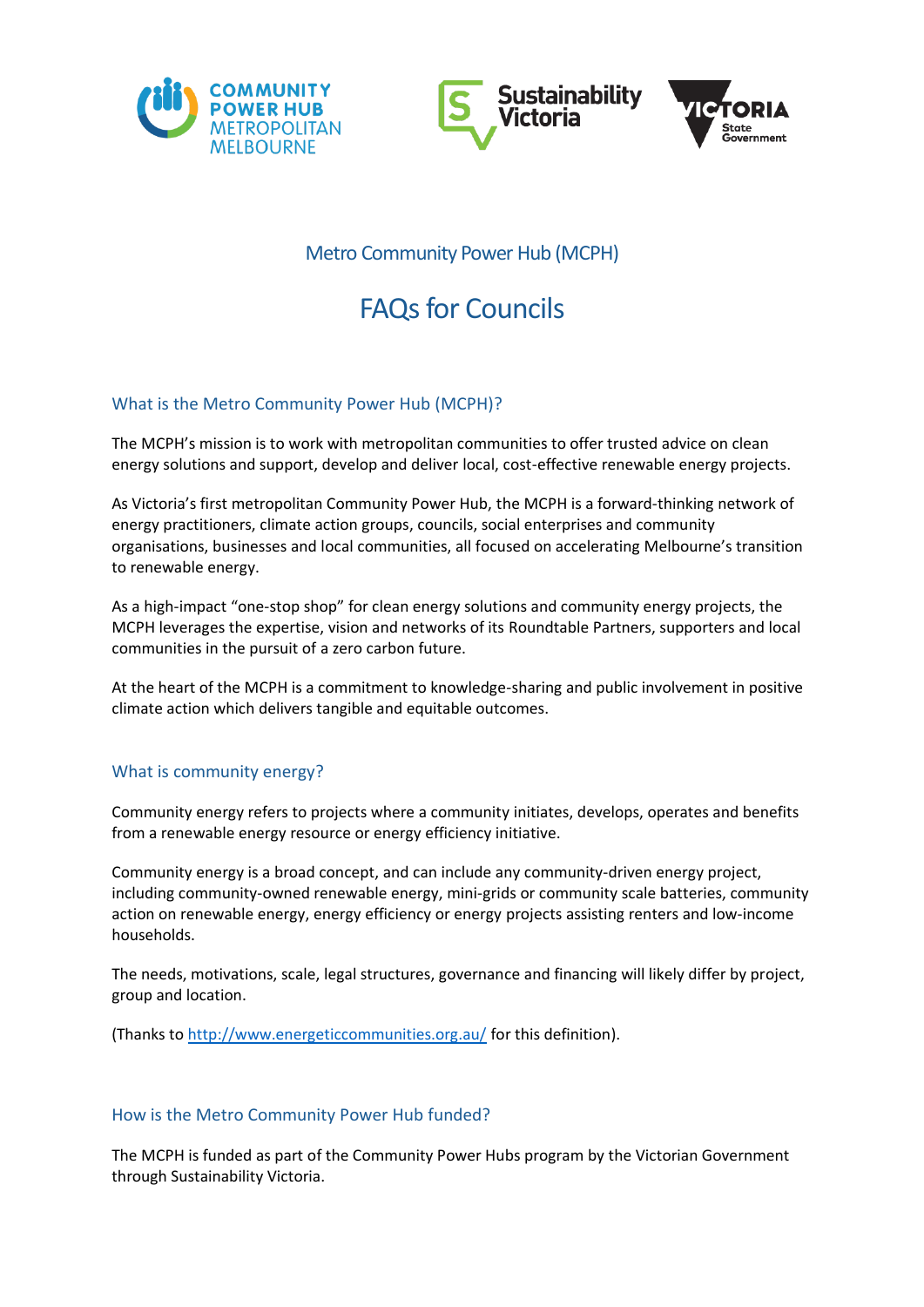





Comprising seven hubs across Victoria, the \$3.73 million Community Power Hubs program is part of a \$1.6 billion renewable energy package in the 2020-21 Victorian Budget.

#### Who are the Hub's members and who can participate?

The MCPH Steering Committee is made up of the following Roundtable Partners:

- Bayside Climate Crisis Action Group (BCCAG)
- Darebin Climate Action Now (DCAN)
- Glen Eira Emergency Climate Action Network (GECAN)
- Jewish Climate Network (JCN)
- Lighter Footprints (Boroondara region)
- Port Phillip Emergency Climate Action Network (PECAN)
- SEAM (Schools Network)
- Yarra Climate Action Now (YCAN)
- Port Phillip EcoCentre

Local councils, other metro climate groups, businesses, social enterprises and community organisations can also participate in the MCPH - we'd love to hear from you.

#### How will councils be involved?

This is largely up to councils themselves! The MCPH welcomes council involvement and understands the various constraints councils are subject to – political, financial, resourcing and scope – that could make high levels of direct involvement a challenge. In part, that is why the MCPH is here – to deliver projects and programs councils would love to offer but may not have capacity to do so.

Council involvement could range from contributing ideas and resources for community energy projects, to participating in a consultative role, or directly co-funding projects delivered by the MCPH – it's up to the councils themselves. The MCPH is keen to work with councils in whatever capacity is deemed appropriate.

There is also scope for a Committee of Local Government Representatives (placeholder name), which would bring together councils that wish to be involved in some capacity. The Committee would provide a forum for consultation, knowledge sharing, and in some cases, active involvement. Participation of councils in this committee would be voluntary, and its scope is to be determined largely by councils and their representatives with YEF, within the terms of the agreement with Sustainability Victoria.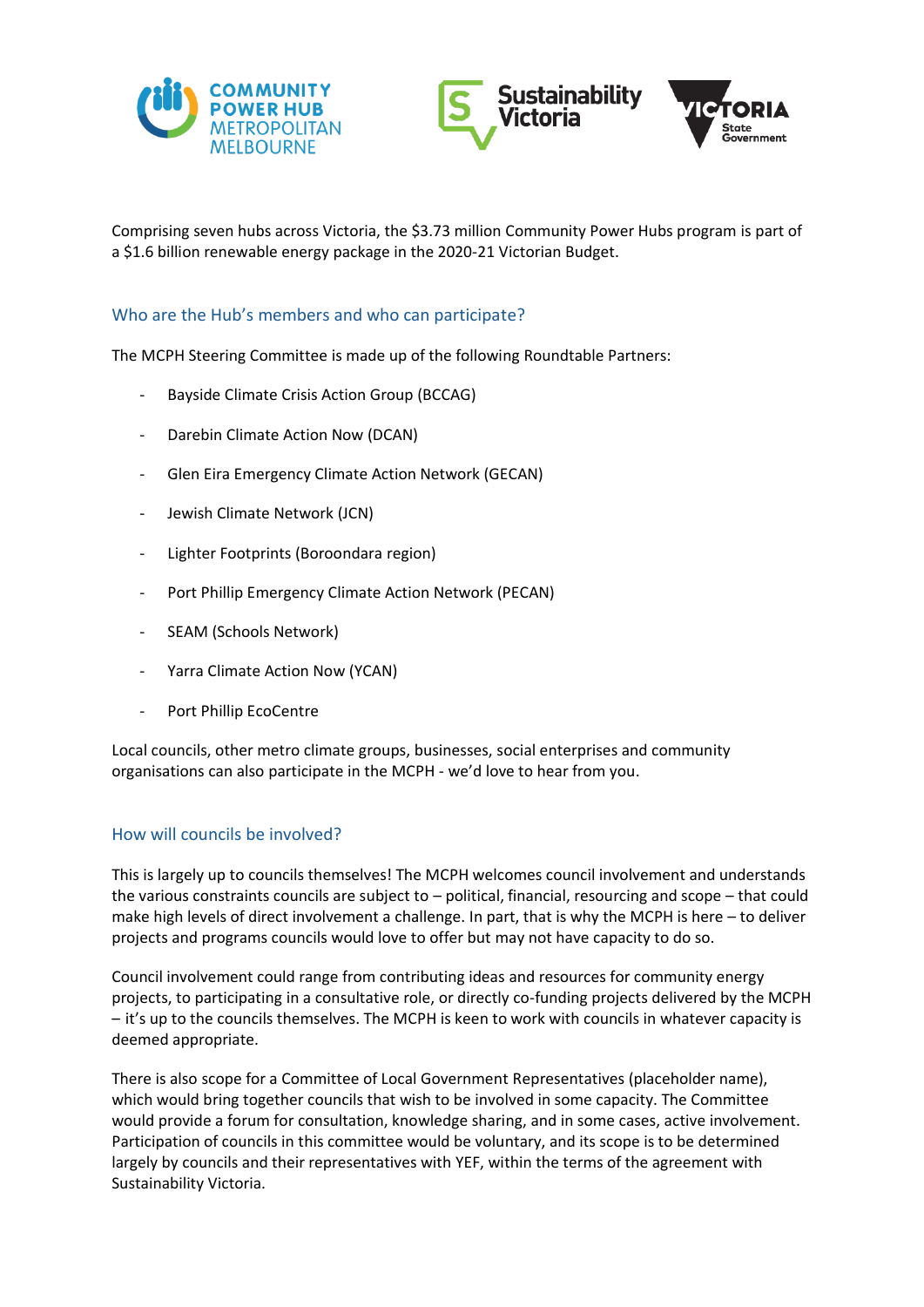





If you work for a council and wish to discuss your involvement in the MCPH, contact Peter Mercouriou: [peter.m@yef.org.au](mailto:peter.m@yef.org.au)

#### Is there any cost involved in participating or partnering with the MCPH?

No. The MCPH is currently funded by Sustainability Victoria, led by a not-for-profit in YEF, and invites collaboration among partners on an opt-in, opt-out basis. While certain energy projects may require finance in order to be delivered, a key strength of the Community Power Hub model is that it allows resource-constrained organisations to pursue community energy projects by sharing experience, knowledge, and effort, rather than through financial investment.

# For how long will the MCPH operate?

The MCPH is currently funded to operate until 30 June 2022 and is committed to achieving significant outcomes within this timeframe, while maintaining an eye to the future.

Our foundation programs and certain flagship projects will deliver emissions reductions, community benefits, cost savings, energy literacy, and knowledge sharing within this timeframe. Additionally, by developing a suite of implementation ready projects, the MCPH can support the proliferation of community energy projects beyond 30 June 2022.

For instance, while this timeframe may not accommodate the installation of a new neighbourhood battery, a feasibility study could be completed that would support funding applications and/or the business case for such a project. We hope that by demonstrating the effectiveness of the CPH model, funding may be secured to sustain the MCPH into the future.

# Are there risks Councils should be aware of?

The MCPH is part of Sustainability Victoria's Community Power Hubs program and does not engage in political activism or advocacy. However, councils should be aware that energy can be a contentious policy issue, and that local energy projects need to be sensitive to the values and context of their local communities.

A risk to the success of some local community energy projects is community pushback or objections, which may make it politically unpalatable – for example, due to negative media coverage – or result in longer timelines and unexpected costs. The MCPH engages closely with community groups on tangible, outcome-focused projects backed by strong community support and aims to nurture cocreative processes to avoid these types of risks.

In addition to providing independent advice on solar and electric appliances, other MCPH activities focus on energy literacy and energy efficiency, and do not involve campaigning.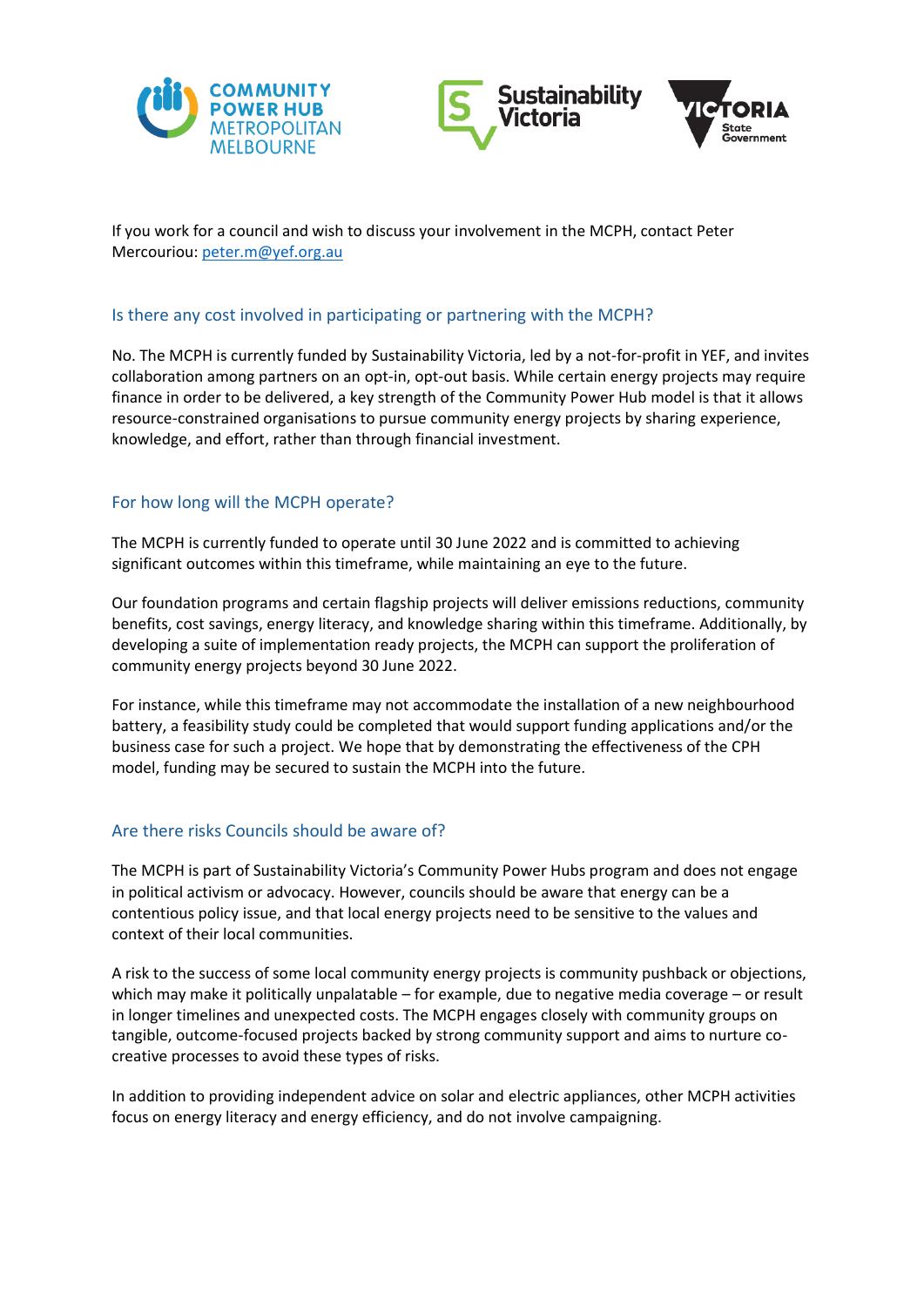





#### What will be the MCPH's main activities?

Key activities of the Metro Community Power Hub will be:

- Delivering a solar PV program to Roundtable Partner communities. This program will connect interested residents and businesses with vetted suppliers and installers, offer advice on appropriate systems, arrange quotes and access to rebates where relevant, and offer discounts of up to 20% on retail prices;
- Run initiatives with Roundtable Partners which work towards our goal of an all-electric home, including advice on how to switch from gas appliances, and procurement of commercial partners for hot water heat pumps, split systems and induction cooktops;
- Offer Roundtable Partners relevant training and support to run energy literacy workshops for their networks and the wider community;
- Support Roundtable Partners to build greater community awareness on renewable energy options and support the development and delivery of local energy projects, such as community batteries;
- Assist Roundtable Partners to normalise and support models of community energy through information events, digital & print communications, forums and workshops;
- Support Roundtable Partners in scoping, developing and delivering flagship projects in their communities.
- The MCPH will also provide guidance and assistance with all areas of communications around the MCPH, and work with Roundtable Partners within the context of their specific needs and audiences.

#### What is the MCPH governance structure?

Representatives from each Roundtable Partner will meet at least once a month as a Steering Committee to discuss MCPH priorities and the status of projects and programs.

Steering Committee meetings will be facilitated by the Yarra Energy Foundation (YEF). As the lead partner YEF must report to Sustainability Victoria (SV) quarterly and attend bi-weekly meetings with SV.

The Steering Committee will ensure that the ownership and development of the MCPH is shared.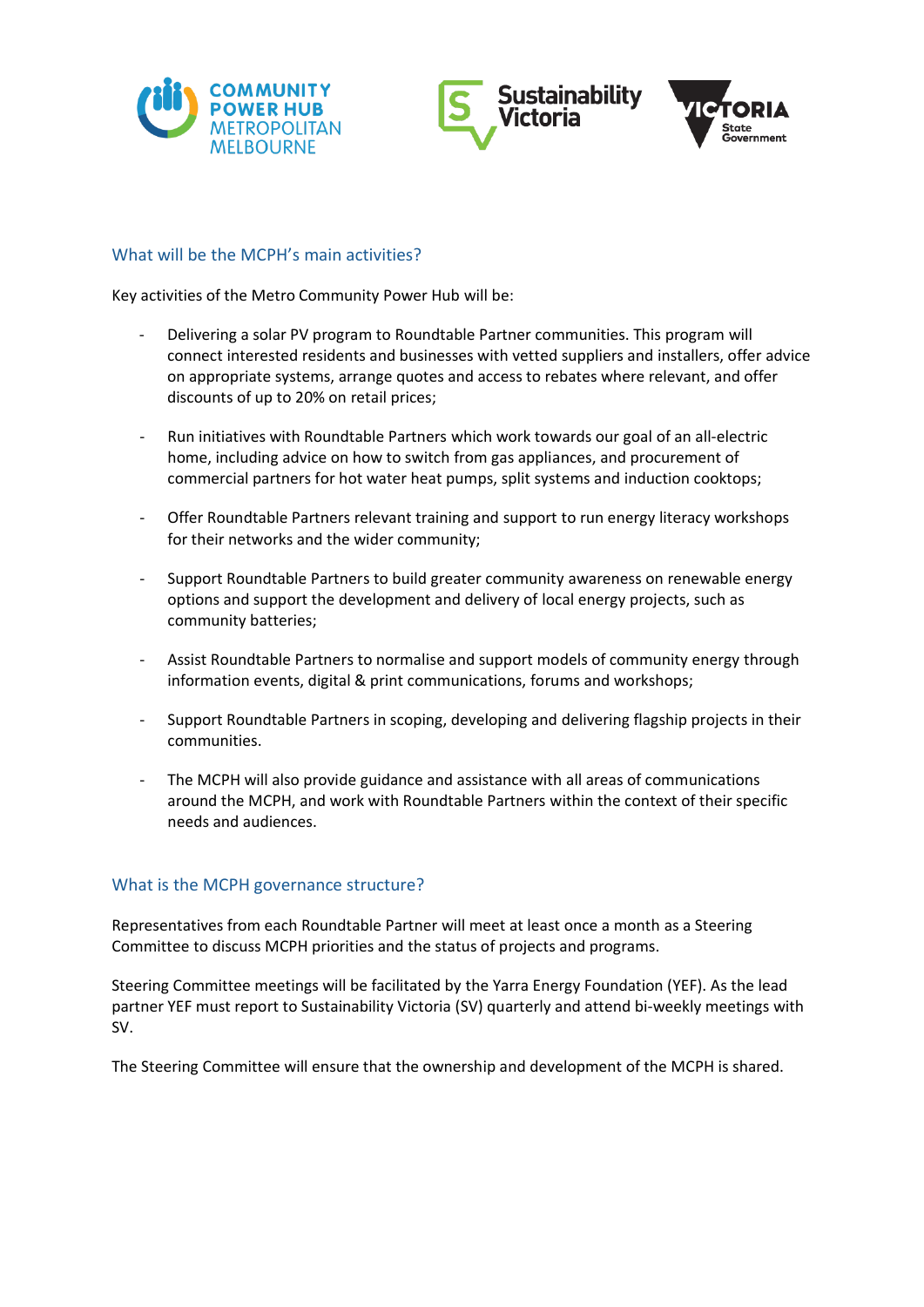





#### What is the role of Roundtable Partners (RTPs) in the MCPH?

Roundtable Partners are central to the Hub's success, and may be involved in a number of ways, including:

- Distributing letterbox flyers in their areas to promote MCPH foundation programs such as solar and electrify-your-home initiatives;
- Sharing information on the MCPH and its projects and events with their own networks, as well as their local communities;
- Co-hosting with YEF or leading events, workshops and other community events;
- Participating in training on how to run community sessions on energy bill literacy and other clean energy solutions;
- Sharing expertise and knowledge with other RTPs through the MCPH Steering Committee;
- Bringing proposals for flagship projects to the MCPH and working with YEF to investigate the potential feasibility and development of these projects.

# What is a foundation program?

MCPH foundation programs will include solar PV programs for local communities, all-electric home initiatives, and energy literacy training and workshops.

Information sessions will feature keynote speakers and Q&A sessions. Events on specific topics such as renewable energy options for apartment dwellers, renters and those interested in the surging momentum around community batteries in Victoria will also be offered as foundation programs.

# What is a flagship project?

A flagship project is any stand-alone MCPH community energy project outside the realm of foundation programs.

Examples could include installing solar panels on the roof of a Girl Guides' hall or a group of businesses joining forces to convert their neighbourhood shopping strip to renewable energy. The possibilities are enormous.

Roundtable Partners are encouraged to bring their ideas on possible flagship projects to the MCPH Steering Committee.

Working with its vetted commercial partners, YEF can accelerate feasibility and scoping work, offer its many years of expertise and, where possible, fast-track relevant processes on projects.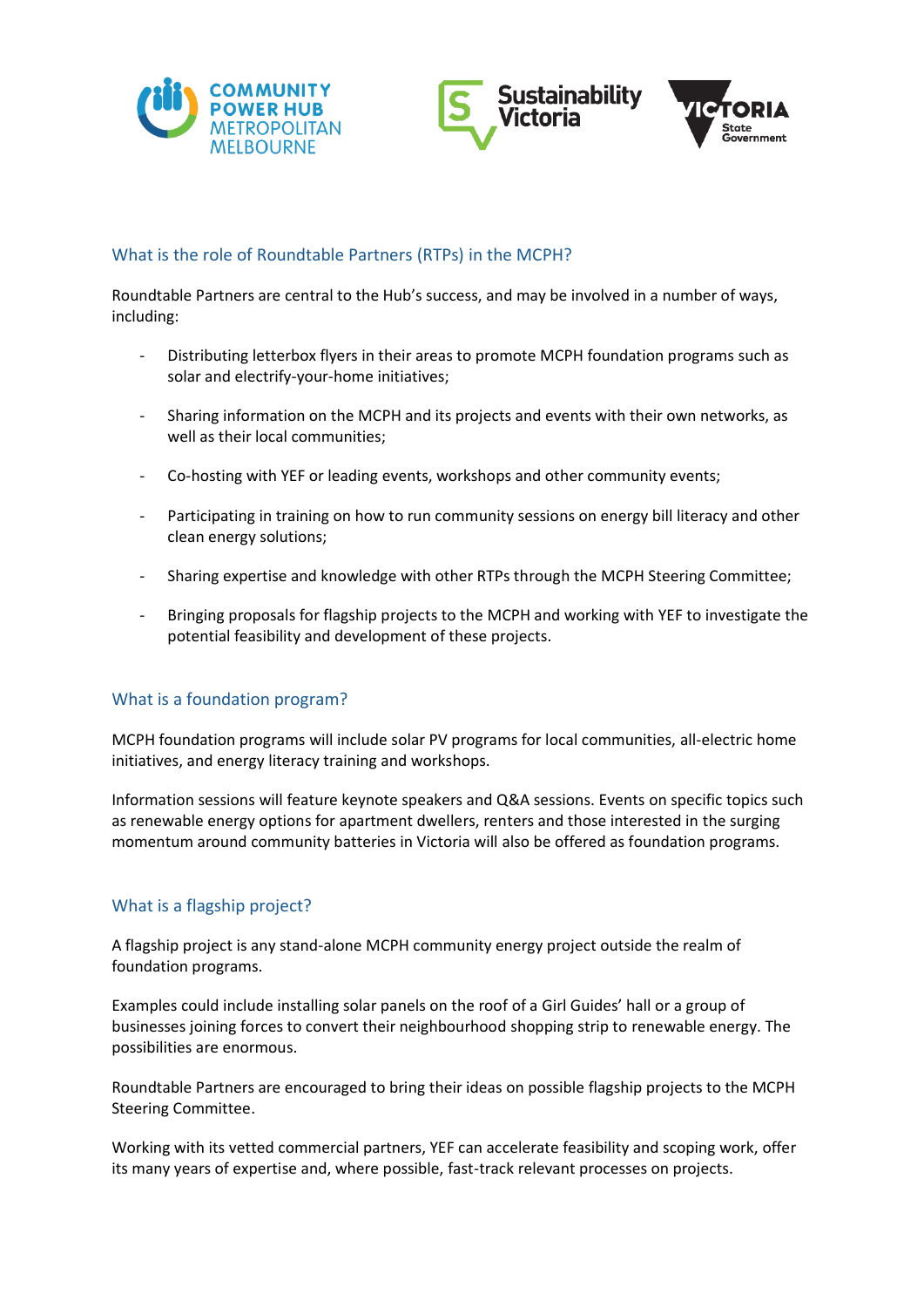





#### Who is the Yarra Energy Foundation?

The Yarra Energy Foundation (YEF) was set up as a not-for-profit in 2010 by Yarra City Council.

With a team of highly-experienced energy experts, YEF's mission is to reduce carbon emissions reduce from energy to zero. To get there, YEF helps residents and businesses with services and independent advice to make better energy choices. YEF also partners with local councils across Australia to support the nation's transition to better energy.

#### To date YEF has:

- Installed more than 18,000 rooftop solar panels on homes and businesses across the City of Yarra;
- Arranged the install of around 3MW of solar across more than 1,250 homes and businesses across Victoria;
- Advised more than 13,000 residents and businesses, on the phone and online, on better energy choices;
- Assisted more than 1,000 low-income and culturally and linguistically diverse (CALD) residents to retrofit their homes for better energy;
- Supported more than 50 businesses and schools in switching to LED lights and rooftop solar;
- Presented at more than 100 information sessions, workshops, forums, and events to accelerate the transition to clean energy. That includes solar and battery information, billing and energy efficiency information, and the state of the energy market.

# What is YEF's role in the MCPH?

YEF was selected as the lead partner organisation for the MCPH and has been awarded funding for a 12-month period by Sustainability Victoria on behalf of the Victorian Government.

As a not-for-profit with a proven track record, YEF brings to the MCPH highly-regarded energy industry expertise and extensive experience in providing trusted and independent advice on innovative and cost-effective energy solutions.

YEF will deliver foundation programs through the MCPH for all Roundtable Partners, as well as providing tailored assistance to individual flagship projects.

It will also work with each Roundtable Partner to identify marginal and CALD communities and leverage resources and strategic partnerships to help effectively engage with these communities.